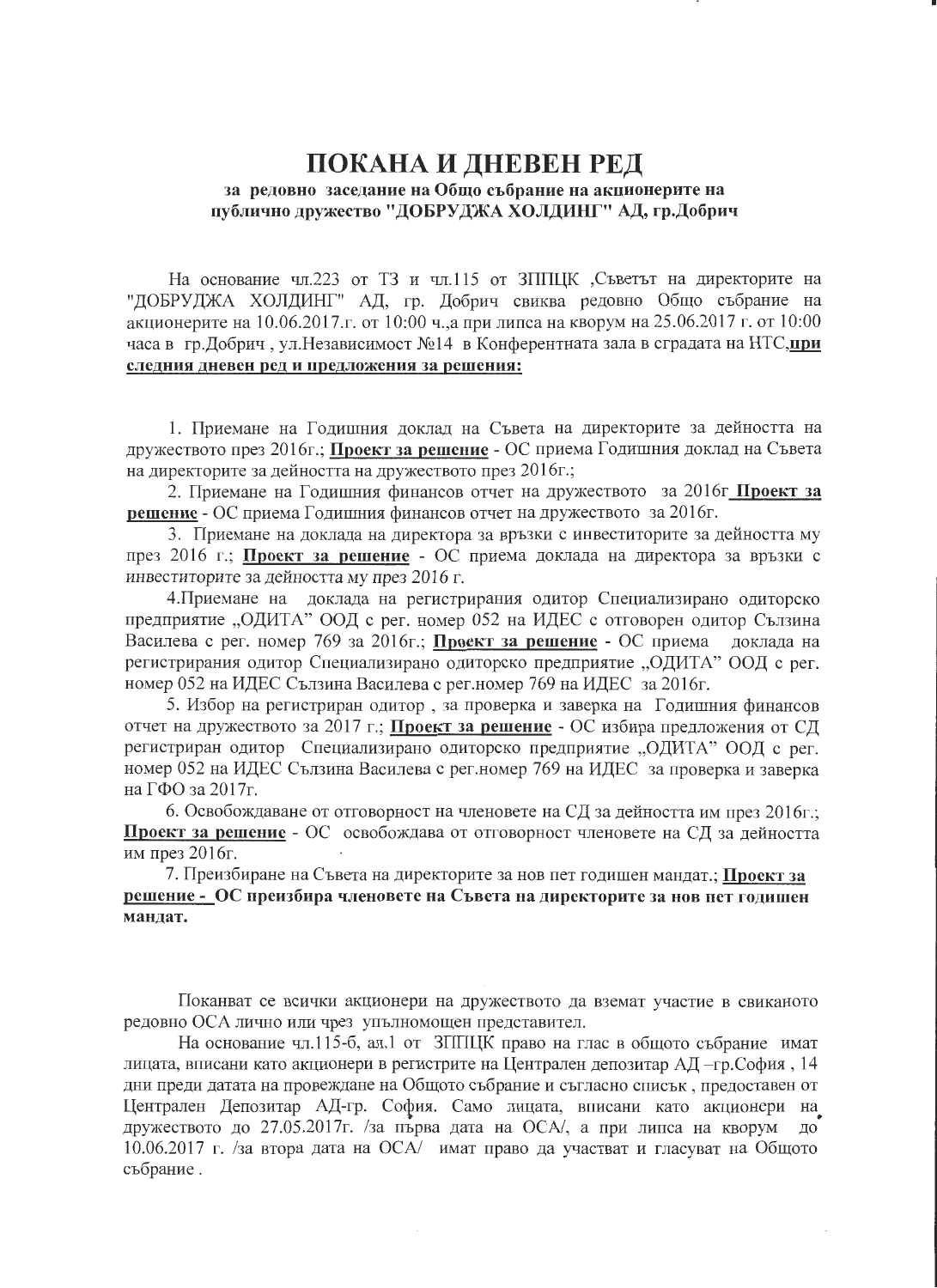На основание чл. 115, ал. 2 от ЗППЦК Ви уведомяваме, че капиталът на дружеството в размер на 296 320 лева е разпределен на 296 320 броя неделими поименни безналични акции, всяка от тях с номинална стойност 1 /един/ лев. Всички акции са от един клас и всяка акция дава право на 1 глас в Общото събрание.

На основание чл.118, ал.1,т.4 от ЗППЦК акционерите, притежаващи заедно или поотделно най-малко 5 на сто от капитала на "Добруджа Холдинг" АД, могат да искат включването на въпроси и да предлагат решения по вече включени въпроси в дневния ред на Общото събрание по реда на чл. 223а от Търговския закон. Не по-късно от 15 дни преди откриването на Общото събрание тези акционери представят за обявяване в Търговския регистър списък на въпросите, които да бъдат включени в дневния ред и предложенията за решения, респективно предлагат предложения за решения по вече включените въпроси в дневния ред на Общото събрание.

С обявяването в Търговския регистър въпросите в дневния ред и предложенията за решения, респективно предложенията за решения по вече включените въпроси в дневния ред на Общото събрание се смятат за включени в предложения дневен ред. Най -късно на следващия работен ден след обявяването, акционерите представят списъка от въпроси, предложения за решения и писмените материали по седалището и адреса на дружеството, както и в Комисията по финансов надзор.

Гласуване чрез кореспонденция и електронни средства не е допустимо съгласно действащия устав на "Добруджа Холдинг" АД.

Регистрацията на акционерите ще се извършва в деня на общото събрание от 9,00 часа до неговото откриване на мястото, където ще бъде проведено.

За регистрация и участие в ОСА физическите лица -акционери представят документ за самоличност. Юридическите лица -акционери представят оригинал на актуално състояние за търговска регистрация на дружеството, издадено не по-рано от 1 месец преди датата на ОС и документ за самоличност на законния представител.Всеки акционер има право да поставя въпроси по време на общото събрание.

Акционерите имат право да изразяват мнение, да правят предложения по всяка точка от дневния ред .Акционерите имат право да упълномощят всяко физическо или юридическо лице да участва и да гласува в общото събрание от тяхно име, при спазване на чл.220, ал.1 от ТЗ във връзка с чл.115г, ал.1 от ЗППЦК. На основание чл.116, ал.4 от ЗППЦК преупълномощаването с правата предоставени на пълномощника съгласно даденото му пълномощно е нищожно, както и пълномощното дадено в нарушение на разпоредбата на чл.116, ал.1 от ЗППЦК и устава на дружеството.

Пълномощниците се легитимират с представяне на документ за самоличност и изрично писмено нотариално заверено пълномощно за конкретното Общо събрание със съдържанието на чл.116, ал.1 от ЗППЦК. Когато упълномощител е законният представител на юридическото лице, пререгистриран по ЗТР, в пълномощното следва да бъде посочено ЕИК на търговеца, а за тези, които не подлежат на вписване в Търговкия регистър, е необходимо да бъде приложено сканирано удостоверение за актуално състояние по регистрацията на юридическото лице, издадено не по-рано от 1 месец, считано от датата на провеждане на ОСА.

Писмените материали за събранието и проекта за пълномощно за представяне на акционер в ОС са на разположение на акционерите на адрес-гр.Добрич, ул."Любен .Каравелов" №11, ет.2, офис 4, всеки работен ден от 9:00 до 16:00 часа. Поканата заедно с писмените материали по точките от дневния ред на събранието и проекта за пълномощно за представляване на акционер в ОС са публикувани на електронната страница www.invetsor.bg и на интернет страницата на дружеството www.dobhold.com.

При липса на кворум на първата обявена дата за ОСА, на основание чл.115, ал.12 от ЗППЦК Общото събрание ще се проведе на 25.06.2017 г. в 10:00 часа, на същото